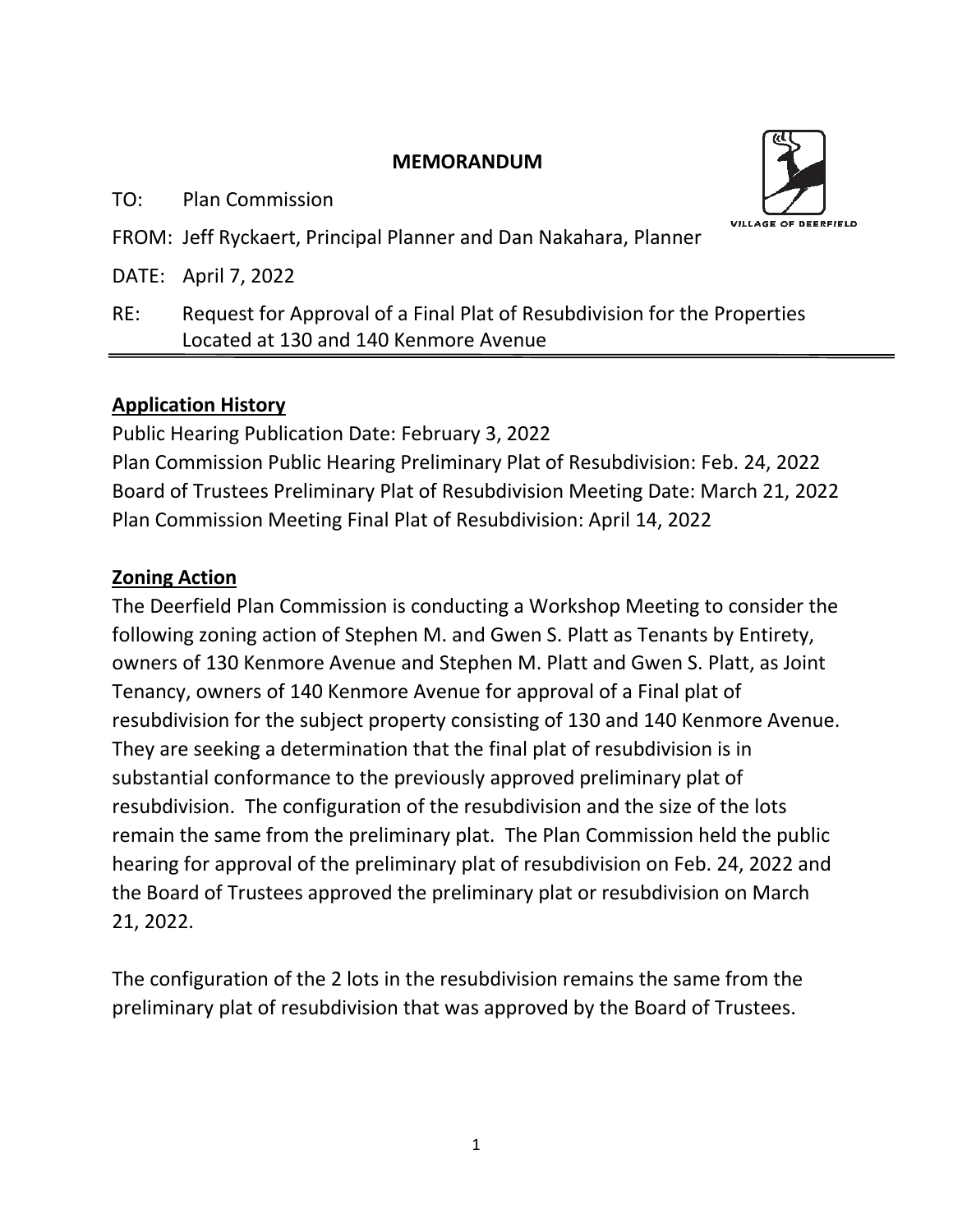Subdivision Agreement for the 130-140 Kenmore Avenue Resubdivision The Subdivision Code requires a subdivision agreement. The subdivision agreement requires the payment of the engineering view fee and the letter of credit that the developer will be required to put up for the utility improvements. The subdivision agreement is in the purview of the Board of Trustees.

#### Impact Fees

The developer will be required to pay impact fees per the Village's impact fee ordinance. The impact fee ordinance is in the purview of the Board of Trustees.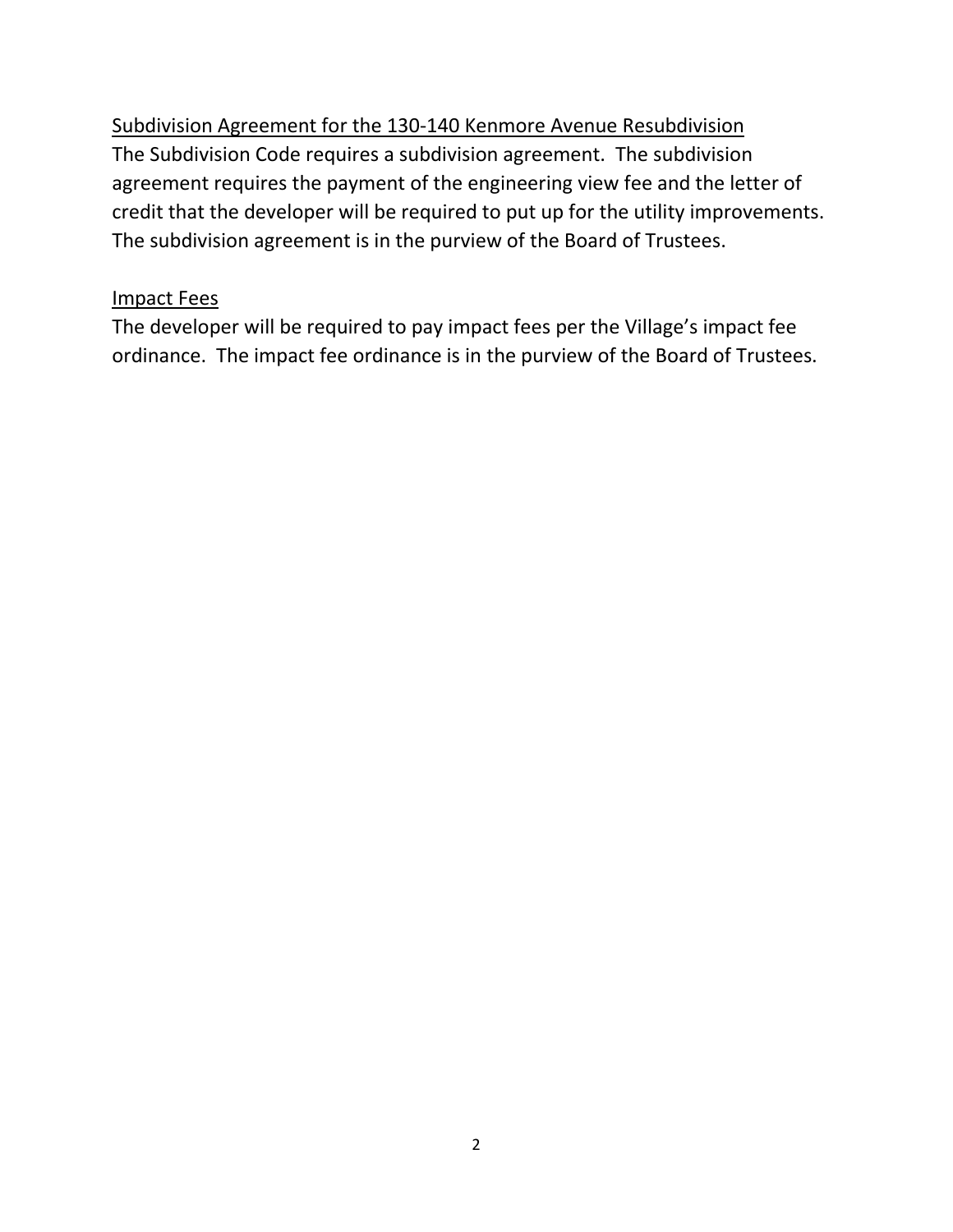# Village of Deerfield 2022 Zoning Ordinance Map



| $R-1$ | <b>SINGLE FAMILY DISTRICT</b><br>ONE FAMILY DWELLINGS AND ACCESSORY USES                       |
|-------|------------------------------------------------------------------------------------------------|
|       | $R-2$ SINGLE FAMILY DISTRICT<br><b>SAME AS R1</b>                                              |
| $R-3$ | <b>SINGLE FAMILY DISTRICT</b><br><b>SAME AS R1</b>                                             |
| $R-4$ | <b>SINGLE &amp; TWO FAMILY</b><br>ONE FAMILY & TWO FAMILY DWELLINGS &<br><b>ACCESSORY USES</b> |
| $R-5$ | <b>GENERAL RESIDENCE</b><br>ONE FAMILY & TWO FAMILY DWELLINGS &<br><b>ACCESSORY USES</b>       |
| C-1   | <b>VILLAGE CENTER</b>                                                                          |
|       | $C$ - $2$   outlying commerical                                                                |
| $C-3$ | <b>LIMITED COMMERICAL OFFICE</b>                                                               |
| $I-1$ | <b>OFFICE, RESEARCH, RESTRICTED</b><br><b>INDUSTRY</b>                                         |
| $I-2$ | <b>LIMITED INDUSTRIAL</b>                                                                      |
| $P-1$ | <b>PUBLIC LANDS</b><br><b>SCHOOLS, PARKS, PUBLIC BUILDINGS &amp;</b><br><b>CEMETERIES</b>      |